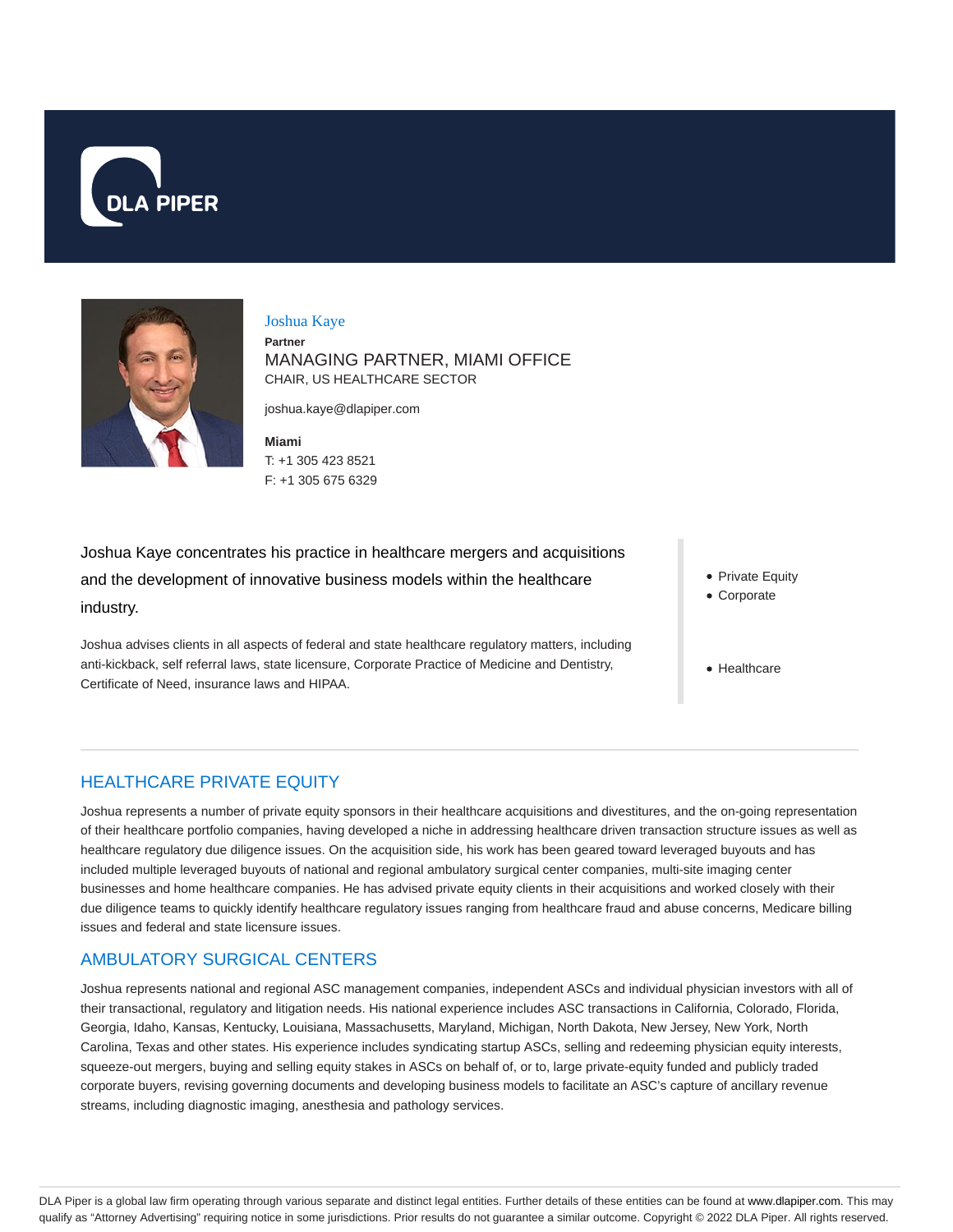## HOSPITALS AND HEALTH SYSTEMS

Joshua represents hospitals and health systems in a wide array of healthcare transactional and regulatory matters with a particular focus on developing innovative business models involving hospital/physician joint ventures or contractual arrangements.

## DIAGNOSTIC IMAGING AND ANCILLARY SERVICES

Joshua represents hospitals and health systems, independent diagnostic testing facilities and group practices in connection with their diagnostic imaging transactions and regulatory issues. He has been instrumental in the development and refining of cutting edge business models related to the delivery of such services, including developing quality and efficiency measured productivity arrangements, shared-ancillary arrangements, and ancillary-only management business models that have permitted health systems, group practices and imaging centers to collaborate in the delivery of various diagnostic imaging modalities and ancillary services (such as PET, CT, MRI, ultrasound, greenlight, lithotripsy, radiation therapy, cyber-knife, nuclear camera, clinical lab, pathology, physical therapy and dispensing prescriptions).

## CONCIERGE MEDICINE

Joshua was part of the team that developed the healthcare business model for the largest concierge medical practice in the United States. He advises medical practices on transitioning to a concierge practice as well as with the ongoing transactional and regulatory issues of the concierge practice.

### MEDICAL GROUPS AND PHYSICIANS

Joshua represents numerous medical groups in all of their transactional and regulatory needs, including the development of super groups to capture ancillary revenues and working with clients to satisfy their physician compensation goals in a manner that is compliant with the Stark Law and other healthcare regulations. Joshua also assists medical groups and physicians with employment agreements, enforceability of non-compete provisions, professional service agreements, administrative service agreements, governing documents and a range of other transactional and regulatory matters.

## URGENT CARE, PHYSICIAN AND DENTAL PRACTICE MANAGEMENT AND HEALTHCARE **CONSULTANTS**

Joshua represents a number of urgent care companies, physician and dental practice management companies and other healthcare provider consulting companies in developing their business models from a transactional and healthcare regulatory perspective. His clients include multiple private equity funded urgent care companies and physician and dental practice management companies in assisting them with all of their healthcare transactional and regulatory matters.

### DURABLE MEDICAL EQUIPMENT

Joshua has substantial experience in the durable medical equipment and incontinence healthcare industry, having represented several clients in all of their transactional and regulatory matters relating to the delivery of home care products vis-à-vis the Internet, agency agreements, marketing initiatives and other matters.

#### HEALTHCARE REGULATORY

Joshua has represented clients investigated by various federal and state agencies, including the Centers for Medicare and Medicaid Services, the Department of Health and Human Services Office of Inspector General, the Florida Agency for HealthCare Administration, the Florida Board of Medicine and the Office of the Attorney General of the State of Florida.

### CREDENTIALS

### Admissions

• Florida

# Prior Experience

Before joining DLA Piper, Joshua was a partner with an international law firm, where he was co-chair of its Health Transactions practice and Ambulatory Surgical Center practice and hiring partner of its Miami office, as well as a former partner-in-charge of the office's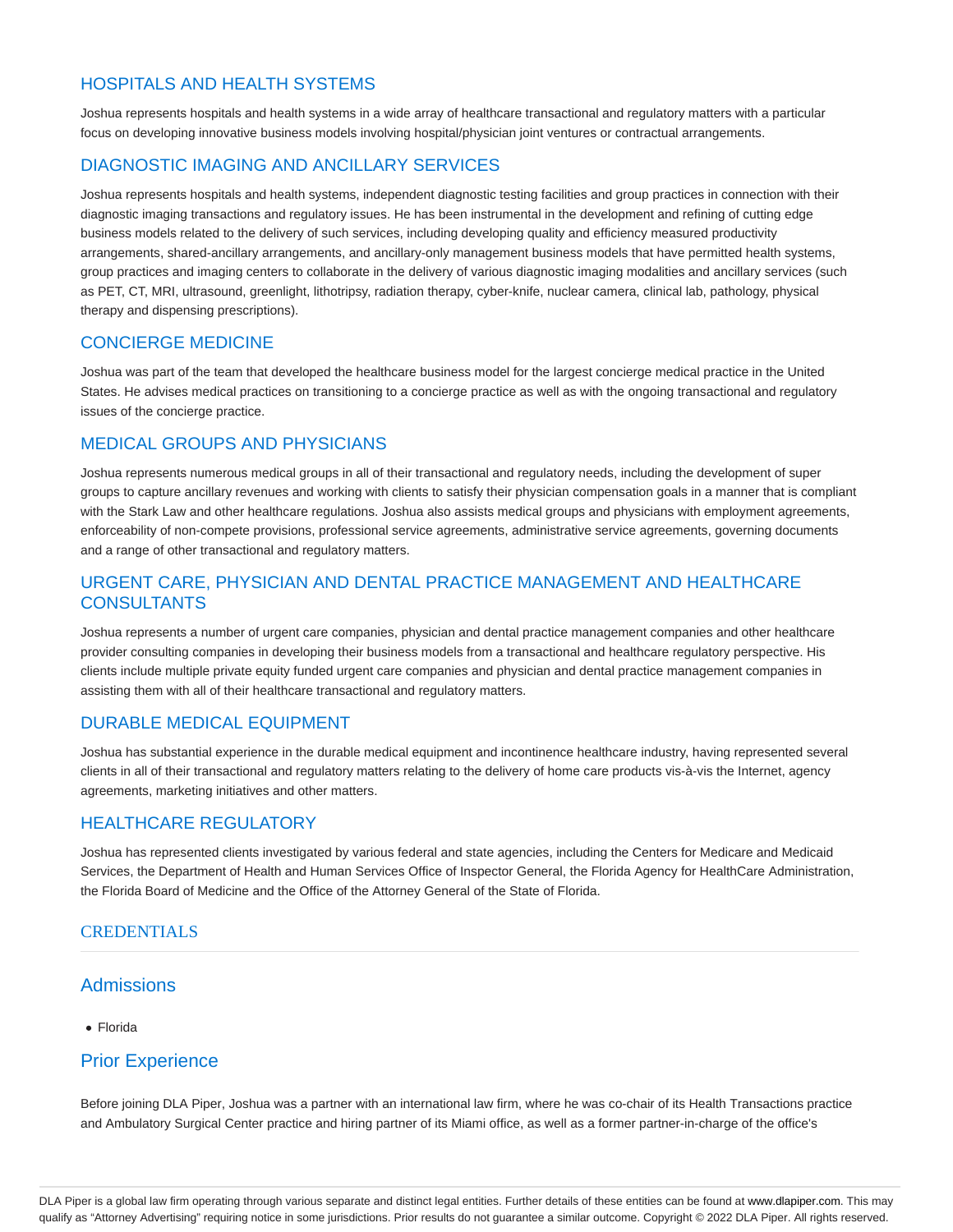Community and Pro Bono Services Committee.

## **Recognitions**

- Chambers USA
	- o Band 1, Florida Healthcare (2016-2022)
	- Band 4, South Florida Corporate/M&A & Private Equity (2020-2022)
	- o Band 2, Florida Healthcare (2013-2015)
	- o Band 3, Florida Healthcare (2012)
- The Legal 500 United States
	- Recommended, Healthcare: Service Providers (2015-2022)
	- Recommended, M&A/Corporate and Commercial Private Equity Buyouts (2018)
- The Florida Bar has recognized him as a "Board Certified Health Law Attorney"
- Listed in The Best Lawyers in America
- Named to Law360's "Rising Stars" list, which recognizes lawyers under the age of 40 with impressive legal accomplishments in their respective practice groups and he was one of only three healthcare lawyers honored by Law360, focusing on the ongoing implementation of the Affordable Care Act and the resulting transactional and regulatory work for major providers within the healthcare sector
- Named a 2014 "Rising Star" by the Daily Business Review
- Received the Leading Lawyer Award from The Ambulatory M&A Advisor (2015)

## **Education**

- J.D., University of Miami School of Law 2000 magna cum laude Order of the Coif Managing Editor, University of Miami Law Review
- B.A., University of Florida with honors Delta Sigma Pi Professional Business Fraternity

# **Memberships**

- Florida Bar, Health Law Section
- American Health Lawyers Association

### **INSIGHTS**

Joshua frequently lectures and writes articles on healthcare transactional and regulatory issues affecting physician groups, ambulatory surgery centers and other ancillary healthcare providers.

# **Publications**

**No Surprises Act creates new model for commercial payors and providers**

#### 7 January 2021

The act contains consumer protection and transparency requirements that may fundamentally change health payor and provider operations.